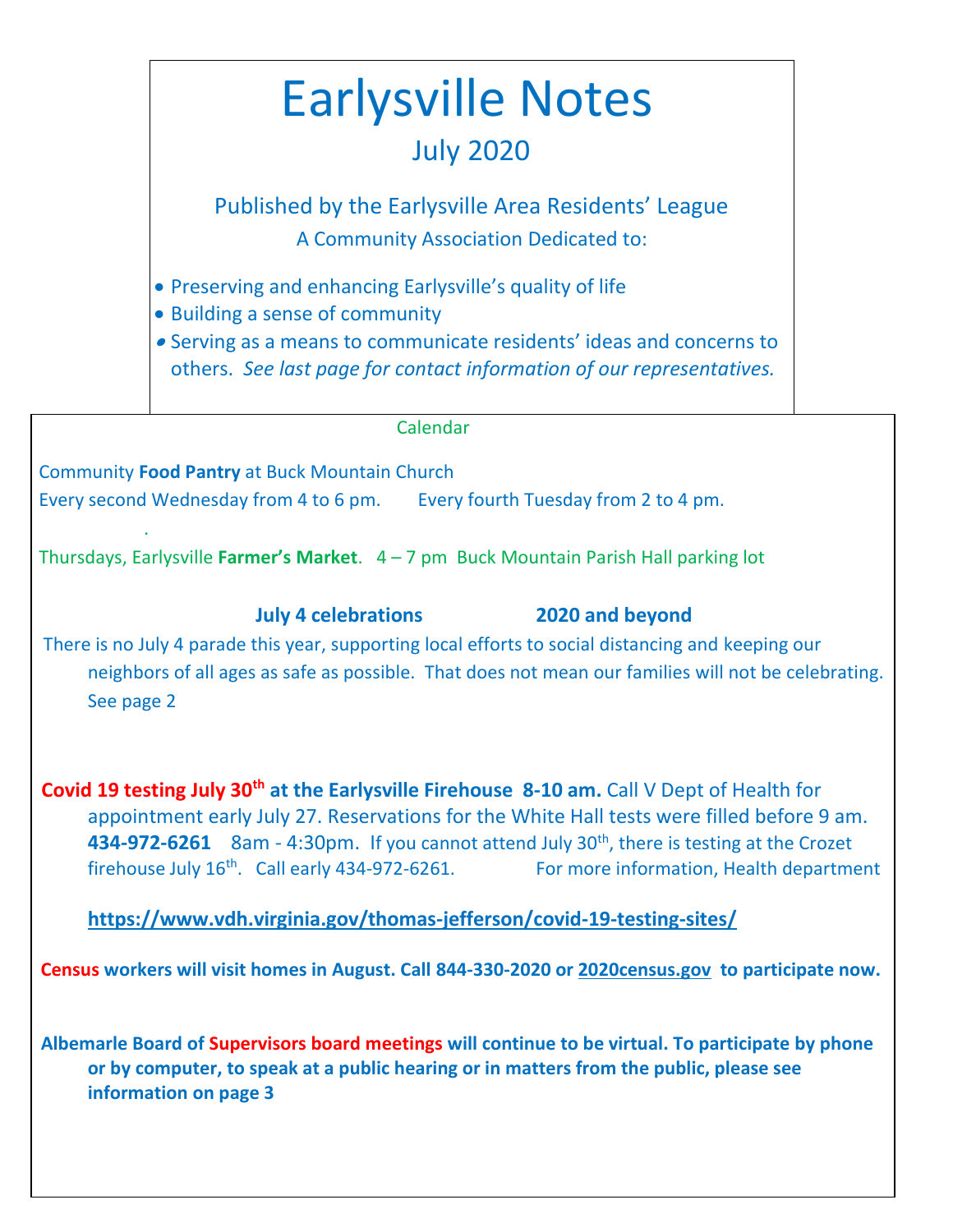#### How is your family celebrating July 4, 2020?

#### **YOU ARE INVITED TO SHARE PHOTOS OF YOUR FAMILY JULY 4 ACTIVITIES DECORATED BICYCLE, COSTUMED PET, PARENT, or ?**

**OR MESSAGES YOU WOULD LIKE TO SHARE WITH YOUR NEIGHBORS. They will be published in a summer edition of the NOTES. Thank you.**

**Over the last several years people have commented wistfully about how nice the old parades were, with people walking as neighborhoods, with a focus on children's costumes, horses or bicycles, rather than a long line of vehicles driving through town.** 

**Please share what you like best about the July 4 celebration in Earlysville for its 24th annual Stupendous July 4th parade and how it can be re-shaped. 2020 is only the second year in 24 when the parade is not happening.** 

**We are looking forward to Parade 2021. Please Send ideas to [ann.mallek@gmail.com](mailto:ann.mallek@gmail.com)  Thank you and stay safe.**

**Ongoing work for traffic safety:**

**The Board of Supervisors discussed the improvements to Reas Ford and Earlysville Road at the July 1 meeting. This simulation made by an EARL member shows a roundabout which would create safety for drivers, and bicyclists and pedestrians. THERE IS MORE WORK TO DO to get this improvement adopted but Supervisors Gallaway and Mallek are on the job.**

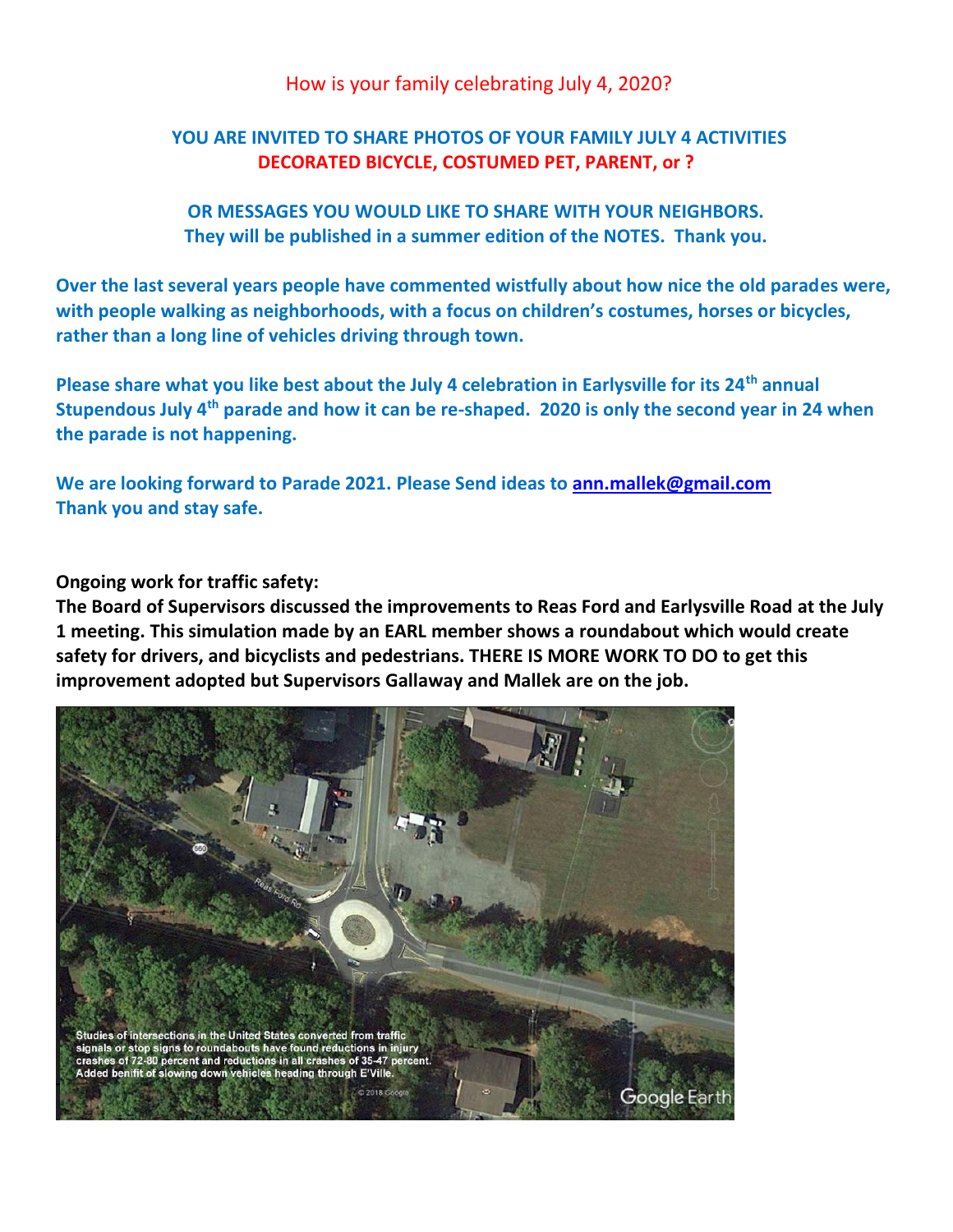Copy and paste the link to zoom for online participation.



Virtual Meeting Information for the Albemarle County Board of Supervisors Due to restrictions related to COVID-19, the Board of Supervisors is meeting virtually.

#### When does the Board of Supervisors meet?

The Albemarle County Board of Supervisors holds their regular business meetings on the first and third Wednesdays of each month. Start time is usually 1 pm - check the agenda for final details.

#### How do I find out what's on the agenda?

Agendas are posted online at https://albemarle.legistar.com/ by the Friday before the meeting. The agenda shows the start time and the items to be covered.

| How can I make a public comment? |                                                                                                                                                                                            |
|----------------------------------|--------------------------------------------------------------------------------------------------------------------------------------------------------------------------------------------|
| Attend online                    | https://us02web.zoom.us/j/87233271783                                                                                                                                                      |
| Attend by phone                  | 301-715-8592 or<br>888-475-4499 (toll-free)<br>Webinar ID: 872 3327 1783<br>Press # to enter the meeting without a Participant ID. You<br>will be muted but able to listen to the meeting. |
|                                  | Press *9 during the agenda item you wish to be recognized<br>to speak during. The Clerk will recognize you and unmute<br>your line at the appropriate time.                                |

To sign up in advance to speak at a public hearing, visit https://albemarle.granicusideas.com/meetings or call 434-296-5843

If I just want to watch the meeting - live or later - where should I go?

- Livestream or watch a recording Online at *albemarle.legistar.com* - the link is live when the meeting commences and recordings are posted the day after a meeting.
- . Follow along on Twitter did you know we Live Tweet actions during Board of Supervisors meetings? Follow us on Twitter @AlbemarleCounty.

Sign up to receive Board of Supervisors information sent to your inbox at www.albemarle.org/amail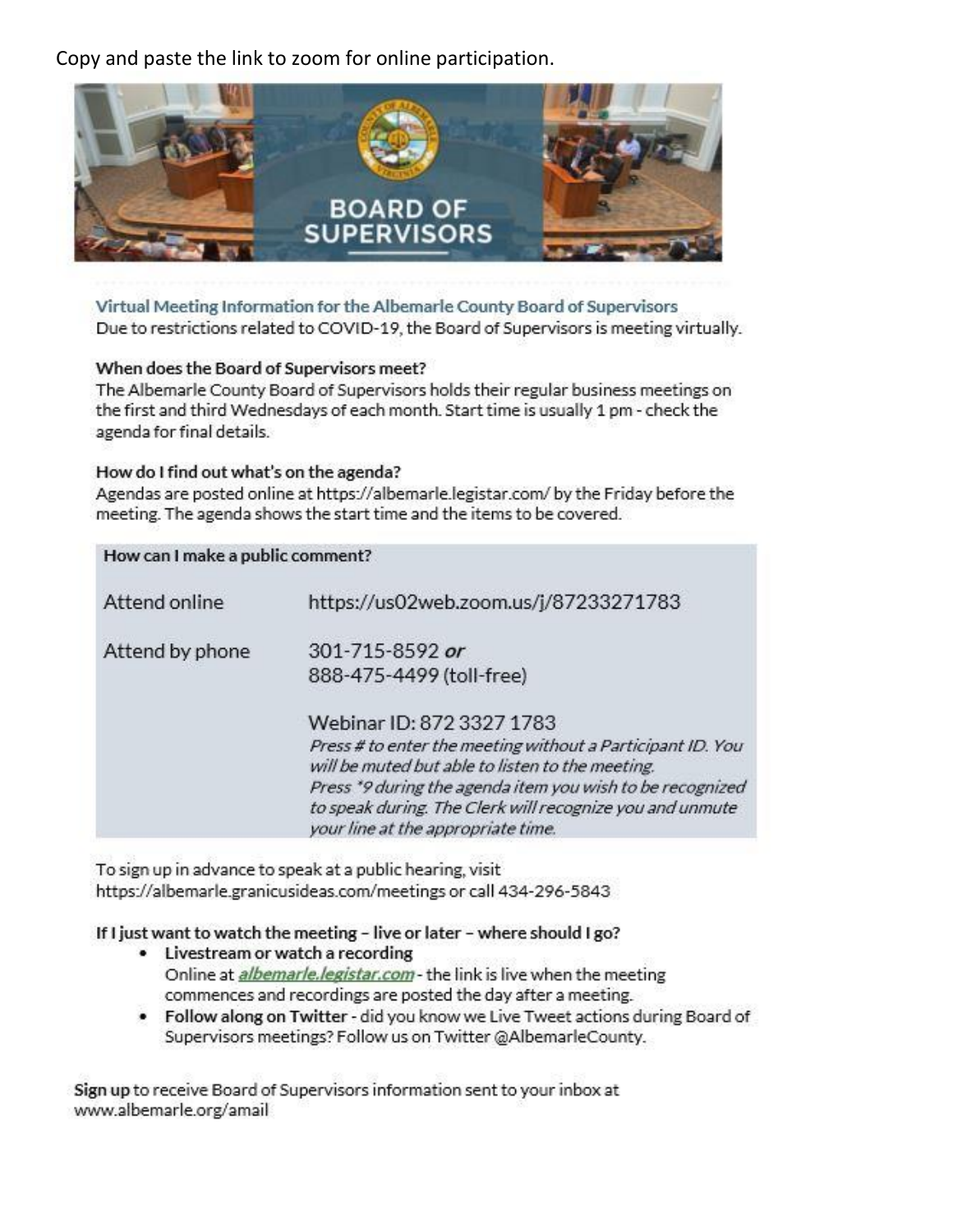### Electronic Waste Collection Day at Ivy [MUC](https://www.rivanna.org/ivy-material-utilization-center-muc/)

Saturday, October 10, 2020 – 9 am to 3 pm

For full details and registration, please visit: <https://www.rivanna.org/ewaste/>

## Household Hazardous Waste (HHW) and Bulky Waste Days

Residential Household Hazardous Waste (HHW) Days

Household Hazardous Waste Collection at the Ivy Materials Utilization Center will be held **9am-2pm** on:

- Spring 2020
- **Friday, July 10, 2020 HHW 9am-2pm**
- **Saturday, July 11, 2020 HHW 9am-2pm**
- Fall 2020
- **Friday, September 11, 2020 HHW 9am-2pm**
- **Saturday, September 12, 2020 HHW 9am-2pm**

HHW collections are free only to residents of Albemarle County, Charlottesville, and Scottsville, and available to Nelson County residents who obtain a voucher from Nelson County government.

#### Commercial Hazardous Waste Collection

The next special commercial hazardous waste collection day at the Ivy Materials Utilization Center will be held on:

- **Thursday, July 9, 2020\***
- **Thursday, September 10, 2020\***

Qualifying businesses\* **must pre-register** with MXI Environmental by June 28th / September 3rd to obtain an appointment. To register, call or email: Scott Shaw at [scotts@mxiinc.com](mailto:scotts@mxiinc.com) or 540-818-4261.

There is a fee associated with disposal.

\*This event is only open to qualifying Albemarle County and City of Charlottesville Businesses and commercial establishments. Qualifications are defined by federal law to include businesses that (1) generate no more than 100 kilograms (220 pounds) hazardous waste in a month, (2) generate no more than 1 kilogram (2.2 pounds) acutely hazardous waste in a month, and (3) store not more than 1,000 kilograms (2,200 pounds) hazardous waste.

#### Bulky Waste Amnesty Days

The next special collection will be held at the Ivy Material Utilization Center on the following **Saturday dates from**

#### **8:30-4pm**:

| Amnesty Item                | <b>Collection Date</b> |
|-----------------------------|------------------------|
| <b>Appliances</b>           | July 18, 2020          |
| Amnesty Item                | <b>Collection Date</b> |
| <b>Furniture/Mattresses</b> | Sept. 19, 2020         |
| <b>Appliances</b>           | Sept. 26, 2020         |
| <b>Tires</b>                | Oct. 3, 2020           |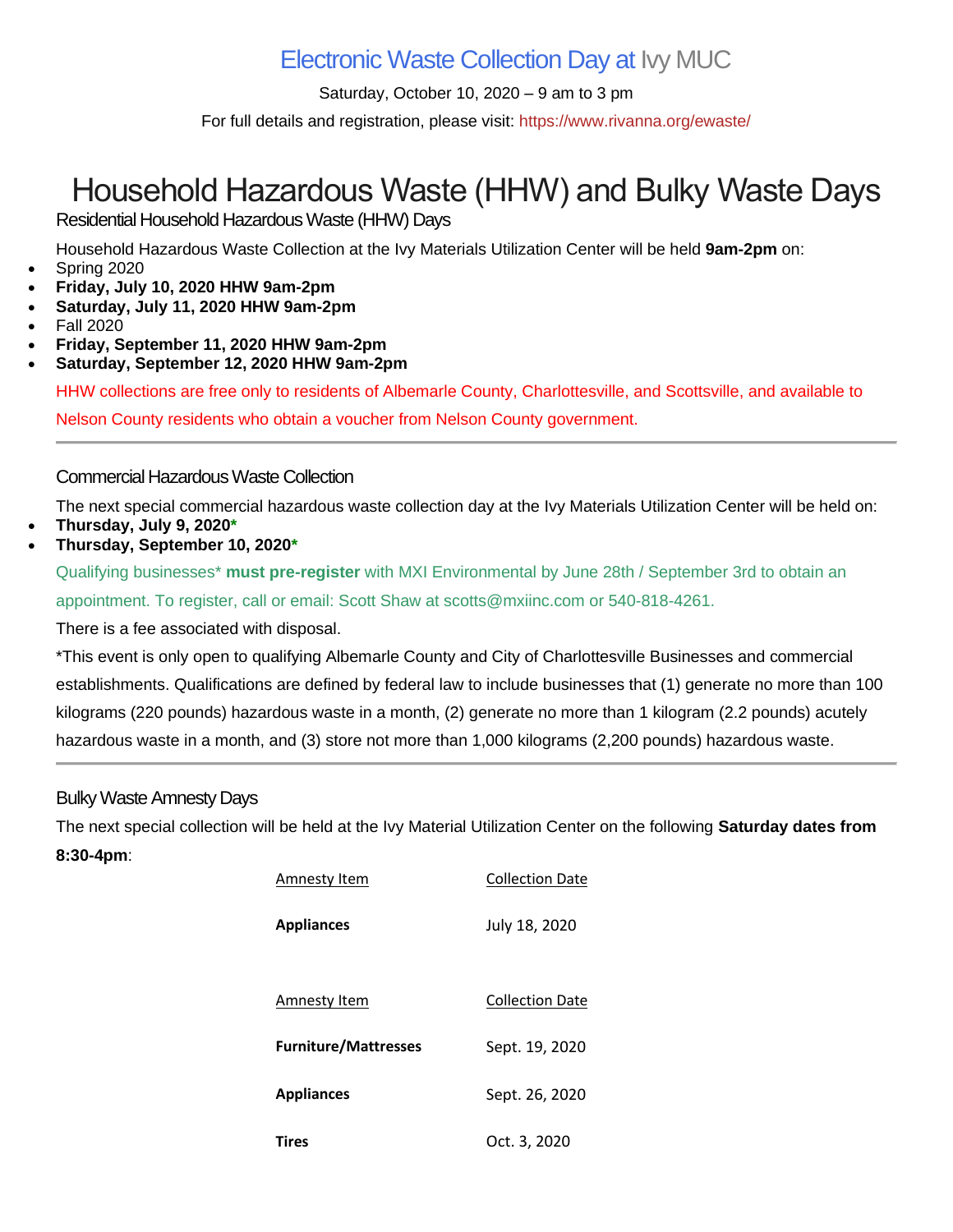Amnesty Days are free and available only to residents of Albemarle County, Charlottesville and Scottsville.

Appliances include: refrigerators, freezers, washers, dryers, stoves, furnaces, water heaters, air conditioners, dehumidifiers, heat pumps, microwaves.

No oversized tires will be accepted.

Normal tipping fees will be charged to residents for all non-amnesty items brought on these days. Also, please note the Ivy facility will accept all above items during normal operation. Contact RSWA (295-3306) regarding tipping fees for the above items.

If these times do not work for your schedule, we will host another round in the Spring of 2020. Directions to the Ivy MUC can be found [here.](https://www.rivanna.org/directions/)

#### Advertisers

If you would like to advertise in future issues of the EARL Notes, please send your jpeg or pdf of any images or narrative to EARL secretary at [ann.mallek@gmail.com.](mailto:ann.mallek@gmail.com) Please send your check for \$25 for one issue or \$80 for the year (4-5 issues), made out to the EARL. P O Bos 684 Earlysville VA 22936. Thank you for your support of our community organization.

### **Special thanks to our past advertisers**

**Jody Forman Earlysville Animal Hospital The Earlysville Exchange Buck Mountain Episcopal Church Currituck Farm Beef and Realtor Jim McVay, who has raised his community donation to \$15,000**

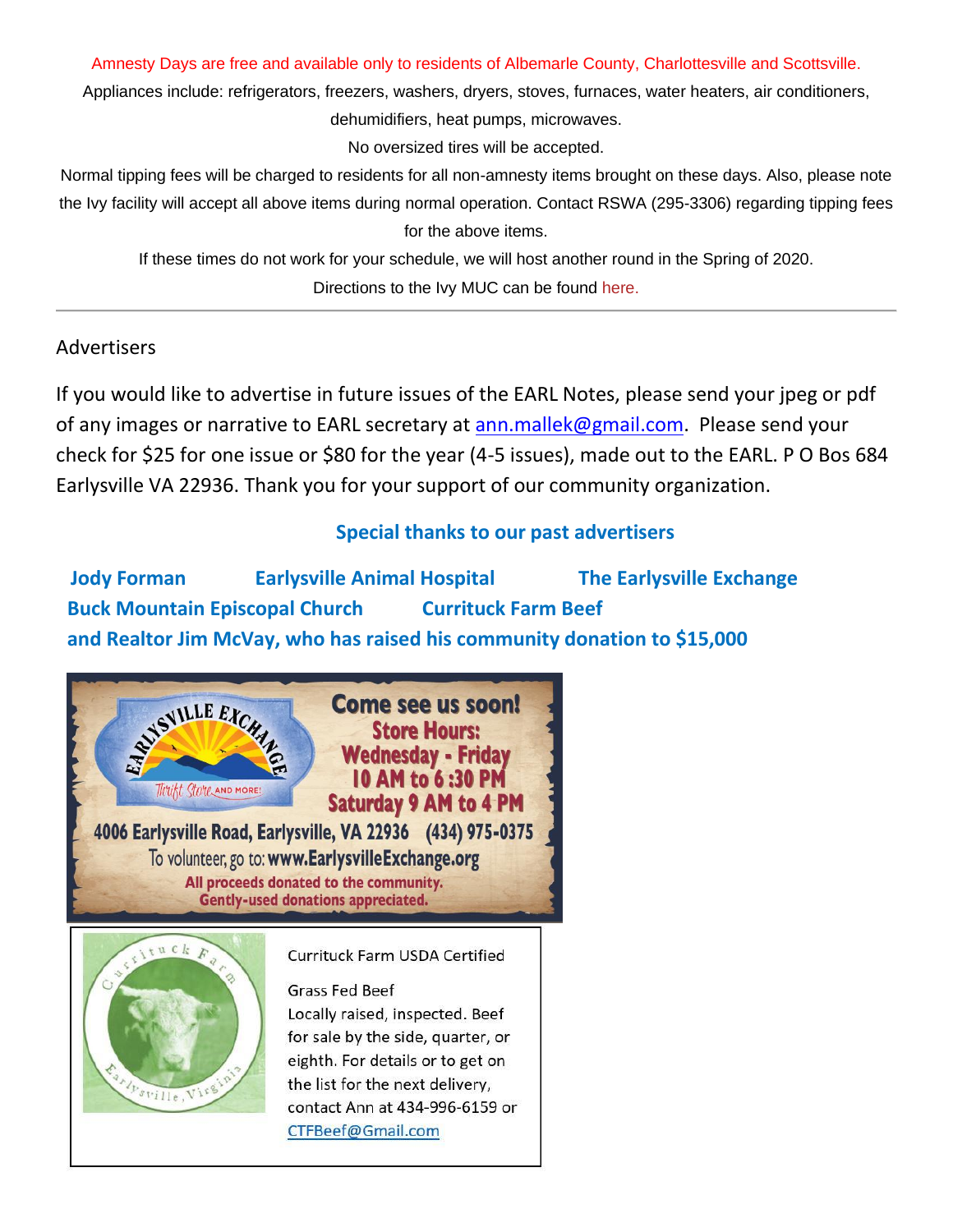

## **You're Invited** to Online Worship!

**Buck Mountain Episcopal Church** in the heart of Earlysville.

All are welcome to join us for our online church services, found on our website (under the Worship tab):

www.buckmountainchurch.org (434) 973-2054



## **Jody Forman** M.S.W., Dipl. Ac. Licensed Acupuncturist **The Charlottesville Healing Arts Center** 355 West Rio Rd Suite 206A **Charlottesville VA 22901** 434-975-0025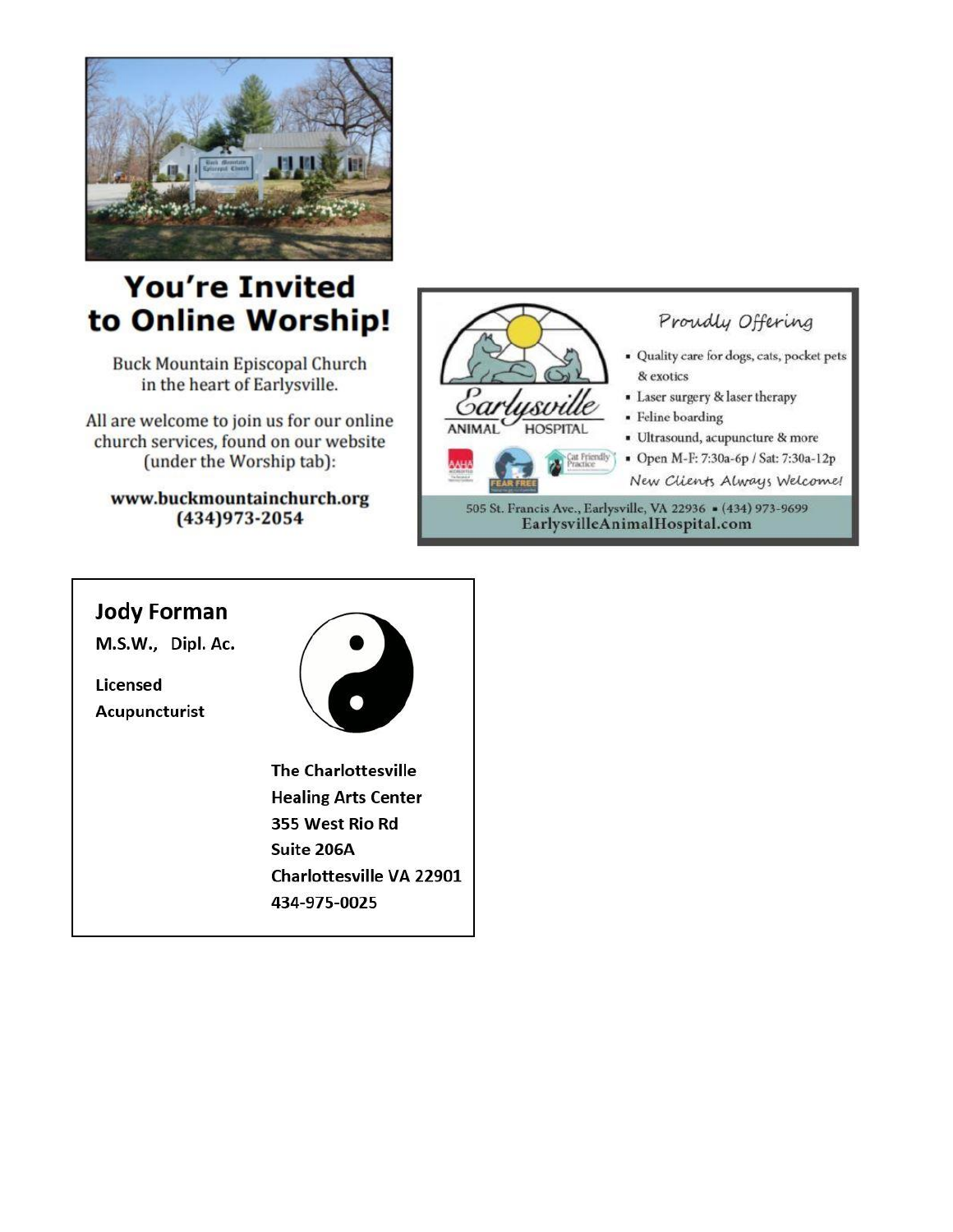

To Date - \$15,000 donated to Broadus Wood **Elementary and the Earlysville Volunteer Fire** Company

That's what Jim McVay has donated as thanks to our neighbors who have worked with him for their real estate needs.

Every time someone works with Jim to buy or sell in the 22936 zip code, he will donate another \$1,000 to either the School or the Firehouse.

Jim has been a local, full time Realtor for 38+ years and he lives in Earlysville. Call him and you will receive professional, hardworking, and friendly service that is effective!

You and the community benefit.

434-962-3420 or 434-971-6712 Jim@jimmcvay.com Roy Wheeler Realty Company